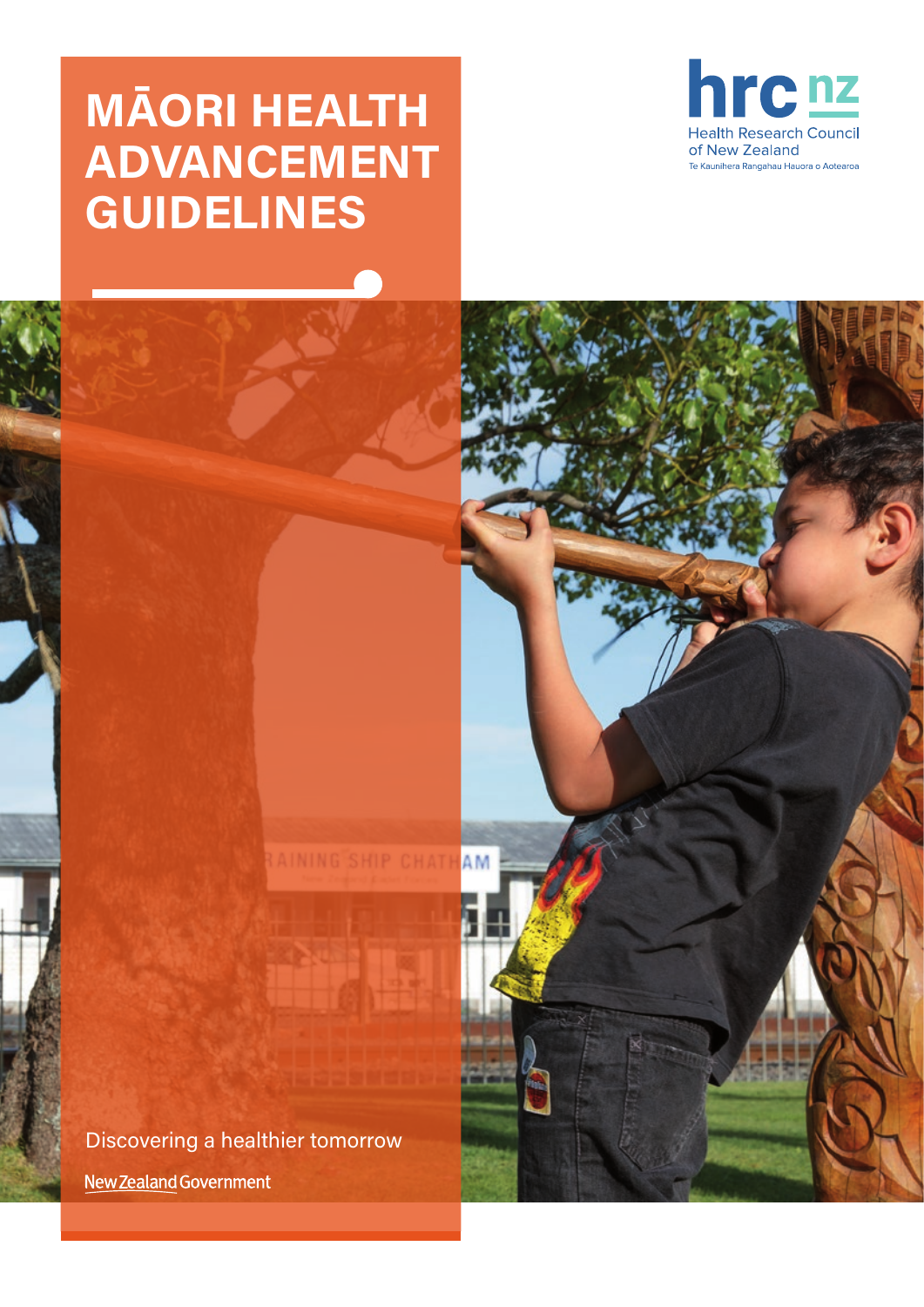# **Māori Health Advancement Guidelines**

The HRC Act 1990 acknowledges the importance of Māori health (hauora). The HRC is committed to all health research in Aotearoa New Zealand contributing to the advancement of Māori health.

The HRC considers that all health research in Aotearoa New Zealand has the opportunity to advance Māori by upholding and valuing Māori rights, worldviews and knowledge, tikanga Māori (Māori processes and protocol), and by addressing inequity.

Informing our goals and vision for excellent health research that benefits all New Zealanders is the Treaty of Waitangi which identifies the importance of Māori having equal benefit and rights as non-Māori. The *New Zealand Health Research Strategy 2017 – 2027* states that all health research should incorporate the Treaty of Waitangi principles of partnership, participation, and protection. The Strategy also identifies four additional principles to achieve increased impact of government investment in health research - these being research excellence, transparency, collaboration with Māori, and collaboration for impact.

Hauora encompasses the dynamic and inter-connected nature of health in Aotearoa New Zealand, embracing social, physical, environmental and spiritual dimensions. Health equity is a complex societal issue, and as such, all health research can contribute to reducing inequity in different ways and to different degrees.

The HRC is introducing a transparent framework for the assessment of potential Māori health advancement in HRC funding applications. The provision of robust assessment data will enable the HRC to evaluate and report to stakeholders the degree to which its investment delivers on the goal of advancing Māori health.

**The purpose of these guidelines is to support health researchers in describing how their proposed research contributes to Māori health advancement.** The HRC recognises that the most appropriate approach to advancing Māori health will vary by the type of research, so accordingly it supports context-specific consideration of Māori health advancement, as determined by the nature and scope of the research. While research may focus on communities or populations other than Māori, applicants

for all HRC funding will be required to also consider how their research will advance Māori health.

Strategies that provide context for the scope of these guidelines include the *New Zealand Health Research Strategy 2017 – 2027, He Korowai Oranga: Māori Health Strategy 2002,* and *Vision Mātauranga 2007.*

## **What is Māori Health Advancement?**

Māori health advancement, in the context of health research funded by the HRC, is defined as positive contributions to, and improvements of, Māori health and wellbeing, and/or reduction in health inequity. Consideration of this is complex and extends beyond describing the relevance of a specific health condition to Māori.

Māori health advancement can be achieved through multiple stages of research, from developing research questions, design and methodology, through to outcomes, dissemination, and capacity-building. Advancements can occur in many diverse ways, for example:

- By impacting individuals, whānau, communities, and organisations
- Through meaningful engagement and relationshipbuilding
- Through the development of relevant knowledge
- Through the transformation of health services or policies
- By strengthening the health research workforce and leadership
- By improving health and health research literacy.

The relationship between health researchers and Māori is fundamental to ensuring that research addresses Māori health advancement. Contributions and improvements to Māori health and wellbeing require partnership between Māori, health researchers, and research institutions that is meaningful, reciprocal, and enduring.

Research organisations have an important role in facilitating relationships between their health researchers and iwi, hapū, and other Māori communities. For many years, the HRC research contract has specified that research providers must have policies and processes in place to ensure that consultation with Māori has occurred, and that research is responsive to the needs of Māori. The HRC will continue to expect, and work with, host organisations to support the development of appropriate resources to aid researchers to engage with Māori.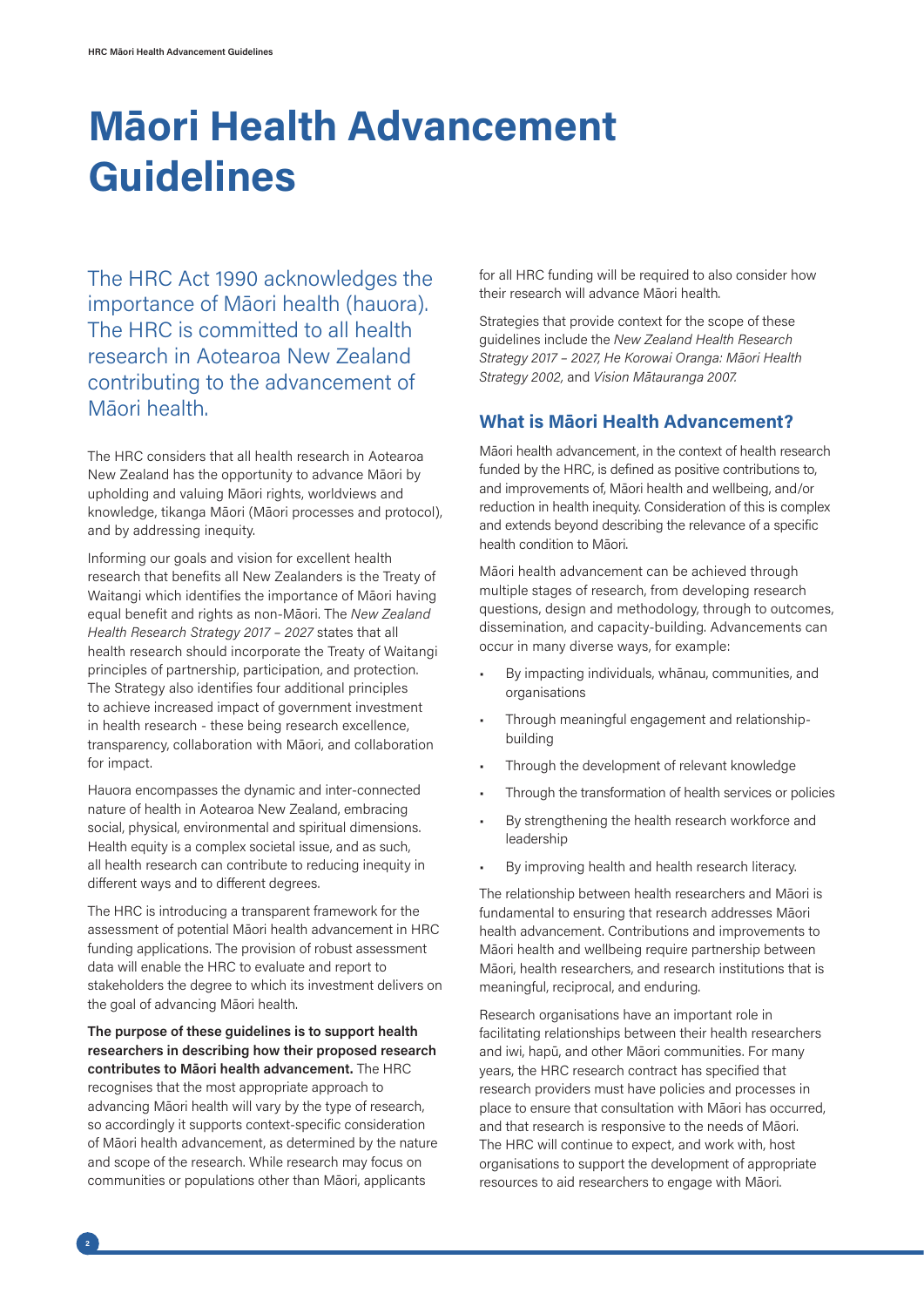### **Domains of Māori Health Advancement**

When considering submission of a proposal for HRC funding, researchers are expected to demonstrate consideration of, and take related actions towards, Māori health advancement. As noted previously, contributions to Māori health advancement can be achieved throughout all stages of research, in a number of different ways.

The HRC proposes that Māori health advancement is underpinned by four broad domains relevant across all types of research. These domains highlight the importance of ensuring: that relationships between health researchers and Māori are meaningful and reciprocal; that research addresses issues of significance to Māori, including tangible improvements in health and wellbeing and/or other advances for Māori that should result; that research teams have the required skills and expertise to build capability and capacity of the Māori health research workforce; and that research is conducted in a culturallyappropriate manner.



The domains are intended to provide guidance to researchers when developing their research. While four separate domains are presented, it is acknowledged that aspects of these domains may intersect with each other.

Within each domain, some key considerations are provided to prompt researchers to take a broad view of how Māori health advancement may inform their research and, in turn, inform specific actions. The approach by which researchers address some or all of the domains is context-dependent and will vary by the type of research.

#### **1. Relationships**

The HRC recognises the need for host institutions and their health researchers to engage in meaningful, collaborative, and reciprocal relationships with Māori. Any relationship between health researchers and Māori should be a real partnership that extends beyond the timeframe of any one research project or single instance of consultation. The HRC's view is that, in the context of Aotearoa New Zealand, health research is likely to be more robust if it is recognised that iwi, hapū, whānau, and other Māori communities can make important contributions to health research and improving health outcomes, for Māori and all New Zealanders. Consideration should be given to engaging in practices which increase Māori partnership, participation, engagement, and leadership in health research.

*Key considerations for researchers:*

- How might this research build new, or enhance existing, relationships with Māori?
- How is the relevance and/or importance of iwi, hapū, whānau and other Māori involvement in this research (as researchers and/or partners) reflected in the proposal?
- How has collaboration between the research team and Māori informed the development of the research idea; how the research will be undertaken, and how the results will be disseminated and translated?
- How will the research team work to establish or sustain a relationship with Māori that is mutually beneficial?
- How does the host institution support establishing and maintaining relationships with Māori, and how will this support strengthen the research?

#### **2. Significance**

The HRC is committed to ensuring that Māori identify the research that is most meaningful for Māori – research that is needed to address Māori health need and inequity – and will continue to provide specific funding for this research. However, the HRC considers that all health research has the potential to advance Māori health. This may be in the form of original, high-quality contributions that, for example: build or develop knowledge related to health issues of importance to Māori; improve health equity and wellbeing; and/or build a responsive workforce.

Different approaches to advancing Māori health will be required along the research pathway, from the creation to the application of knowledge. Research findings may contribute to gains in Māori health outcomes in the short, medium, or long-term.

Connection of next- or end-users of research is key to facilitating the uptake and utilisation of research to advance Māori health. These connections will vary depending on the context of the research, though it is critical that Māori involvement is considered at each stage or opportunities

**3**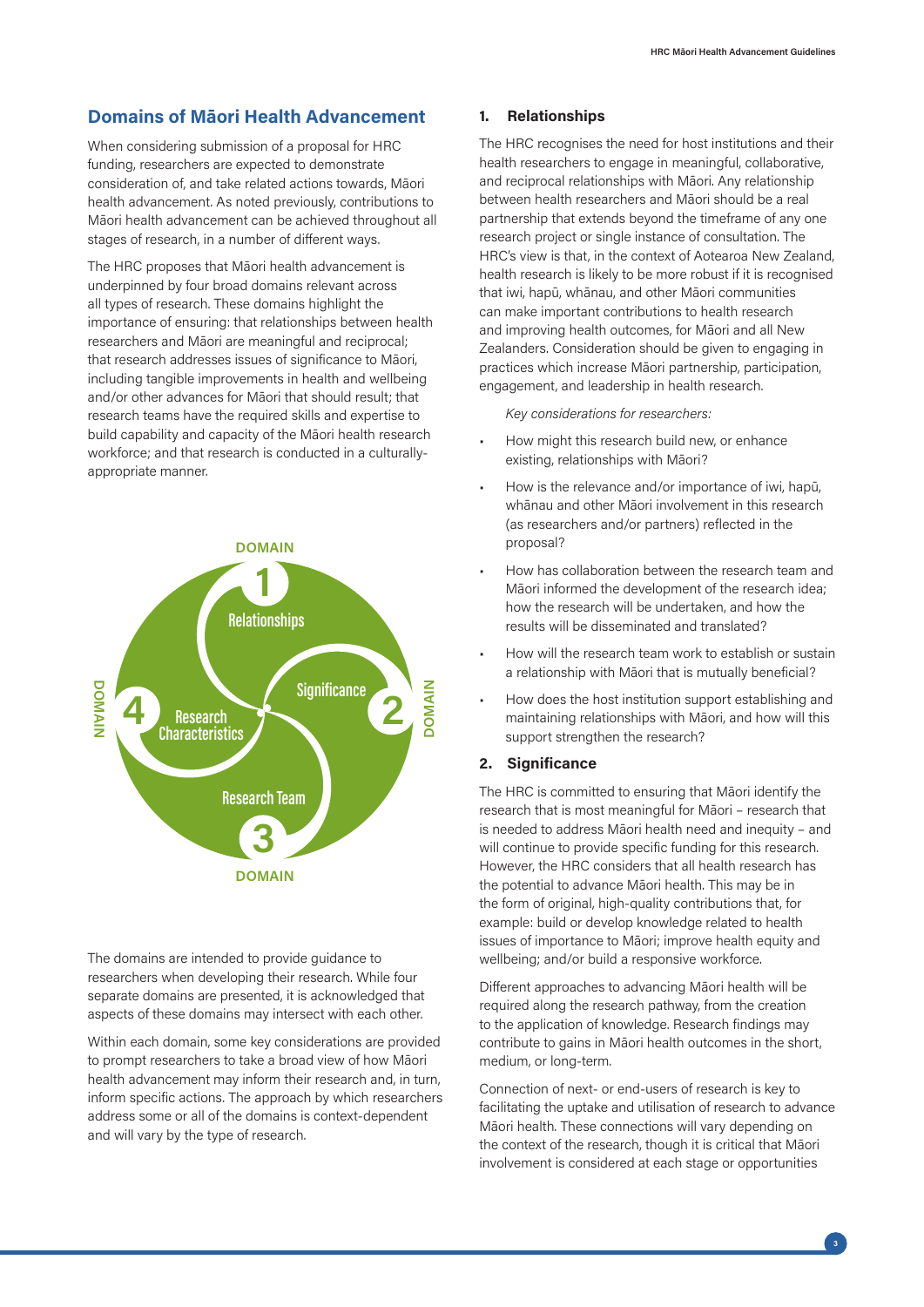for Māori health advancement may be lost. Consideration should be given to how research findings could inform action to change assumptions, practice or policy, in a way that enhances equity and advances Māori health.

#### *Key considerations for researchers:*

- How will the research directly or indirectly address issues that have been identified as important by and for Māori? This includes, but is not limited to, the creation or development of new knowledge, protocols, programmes, guidelines, policies, and devices.
- How does the research enhance equity and/or avoid contributing to inequity?
- What knowledge, capability and skills relating to Māori health and wellbeing will be developed or enhanced by this research?
- How will the research build capability in areas that are important for Māori?
- What are the opportunities for enhanced outcomes for Māori in the short, medium, and/or long-term?
- What plans are in place for effective and appropriate engagement over results, or dissemination of results, with Māori to maximise translation and uptake of new knowledge?

#### **3. Research Team**

The research team should include appropriate Māori health expertise or community engagement/contribution to ensure that the research can deliver its intended objectives regarding Māori health advancement. Capacity and capability are important facets of Māori health advancement, and research provides opportunities to develop and strengthen the Māori health research workforce. Research should also build upon and improve the capability of non-Māori members of the team to contribute to Māori health advancement.

*Key considerations for researchers:*

- How does membership of the research team, including appropriate Māori health researchers, ensure objectives relating to Māori health advancement can be achieved?
- How might this research/research team develop the capacity and capability of the Māori health research workforce?
- How will the research team build their own capability or that of future researchers (including through community connection, school engagement or other activities, as relevant to the proposed research)?

#### **4. Research Characteristics**

All researchers in Aotearoa New Zealand are required to value tikanga Māori (Māori processes and protocol) as it applies to undertaking health research.

Research design and methodology should take the opportunity to advance Māori health through incorporation of research approaches that align with or demonstrate Māori research principles<sup>1</sup> and Māori ethics considerations.<sup>2</sup> The HRC acknowledges that the response to these considerations will vary depending on the particular domain of the research (eg. basic or applied research; public health or kaupapa Māori research; experimental or observational research). Culturally-appropriate processes regarding data management and kaitiaki (guardianship) of human tissue and other samples should be incorporated in all facets of the research.

*Key considerations for researchers:*

- How will the research methodology demonstrate and affirm best practice application of Māori research principles when working with Māori?
- Does the research appropriately and adequately consider design issues that could strengthen Māori health advancement?
- How does the proposed research demonstrate appropriate understanding and incorporation of Māori ethics considerations and processes?
- What processes will be implemented to ensure data is handled in a culturally-appropriate manner?

- 1 Further information can be found in the HRC's *Guidelines for Researchers on Health Research Involving Māori* at www.hrc.govt.nz
- 2 Further information can be found in *Te Ara Tika Guidelines for Māori Research Ethics*  at www.hrc.govt.nz

**4**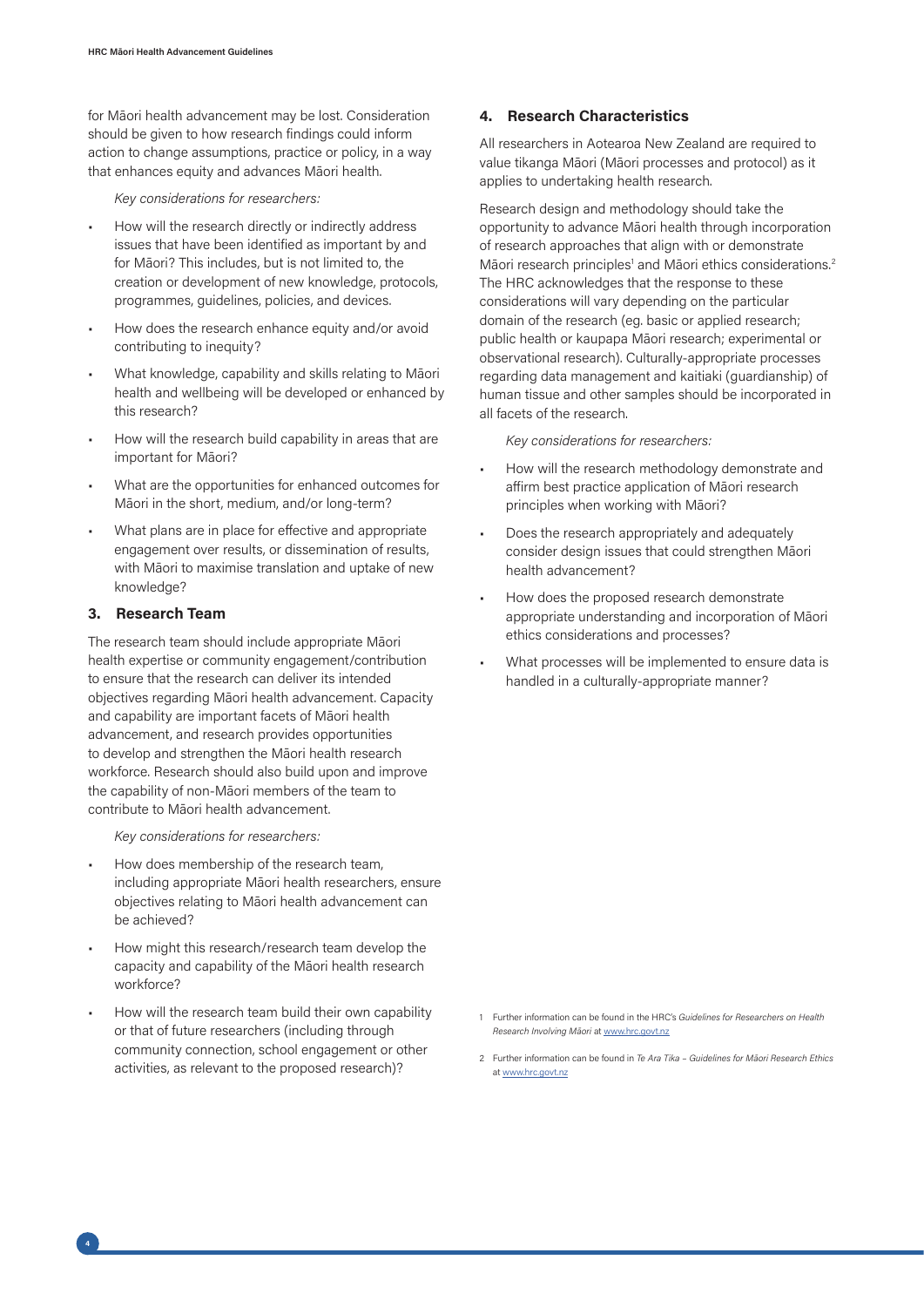